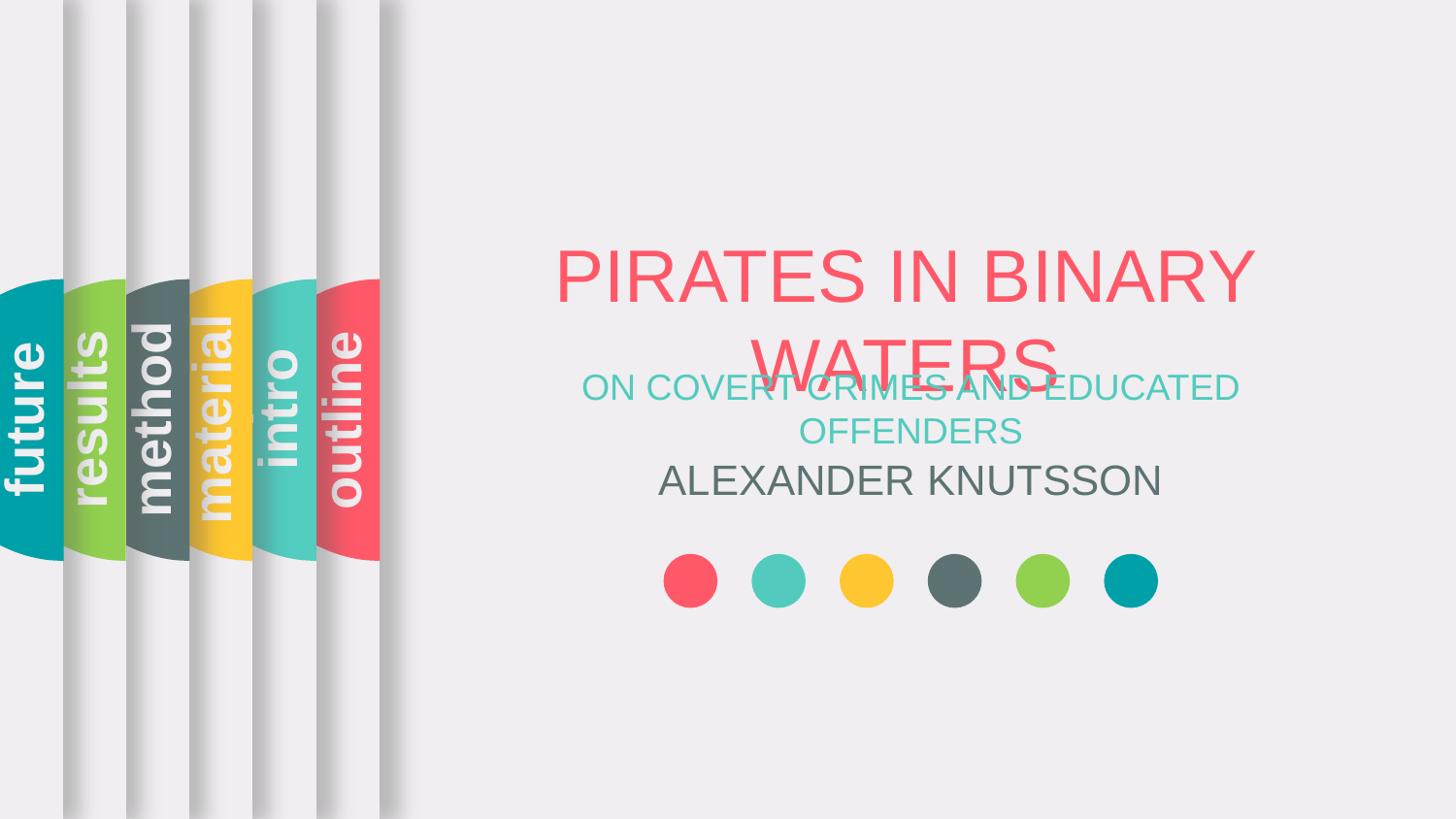

## INTRODUCTION

PURPOSE AND AIM MATERIAL **METHOD** RESULTS

**outline**

BINARY LOGISTIC REGRESSION

**HIGHLIGHTS** 

FUTURE RECOMMENDATIONS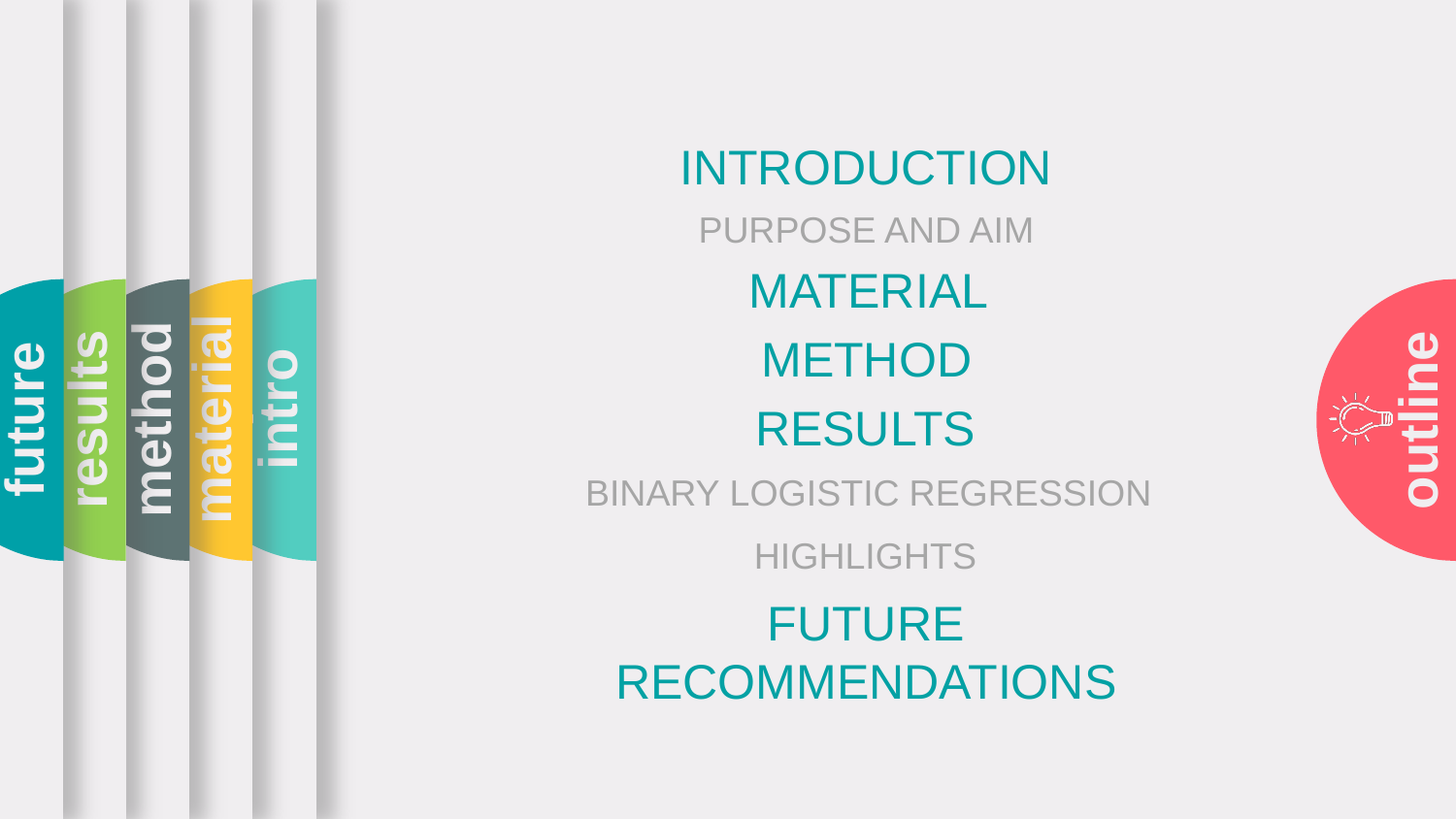## THE ROUTINE ACITIVITY THEORY



**Capable Guardians** – are defined as objects or persons' who would prevent the crime.



**method**

**future**

**results**

**material**

**Motivated** Offer A fighter is anyone who for any reason might commit a crime.



#### Suitable Targets

People or objects who would put up a low level of resistance for the motivated offender.



**outline**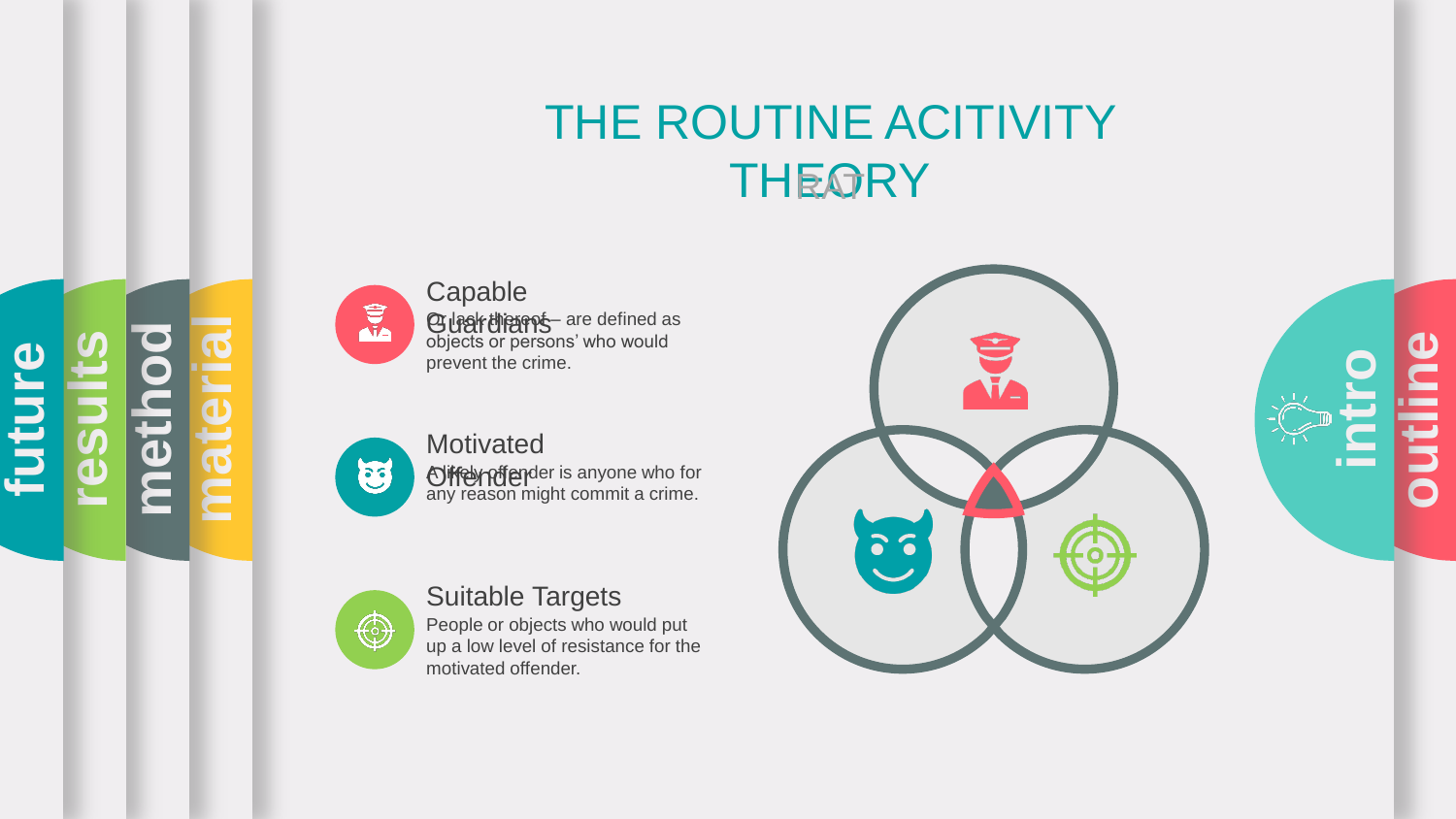# RAT IN BINARY WATERS

STILL RELEVANT?



**outline intro**

**method material future results**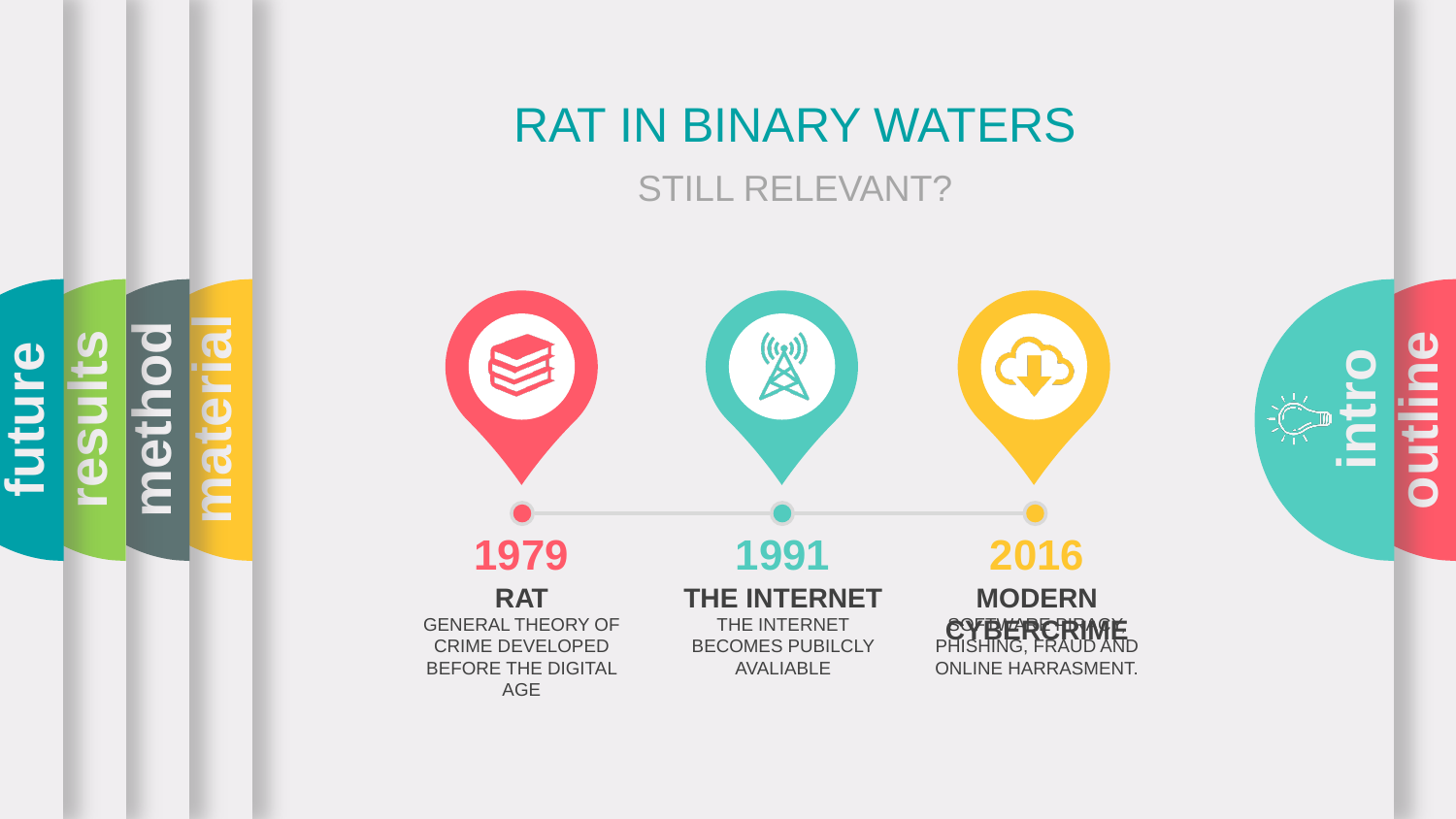**meth future results**

## SWEDISH INTERNET **FOUNDATION** THE SWEDES AND THE **INTERNET**

## RANDOMIZED SELECTION

3000 EACH YEAR 3085 IN 2016



**intro material**

**outline**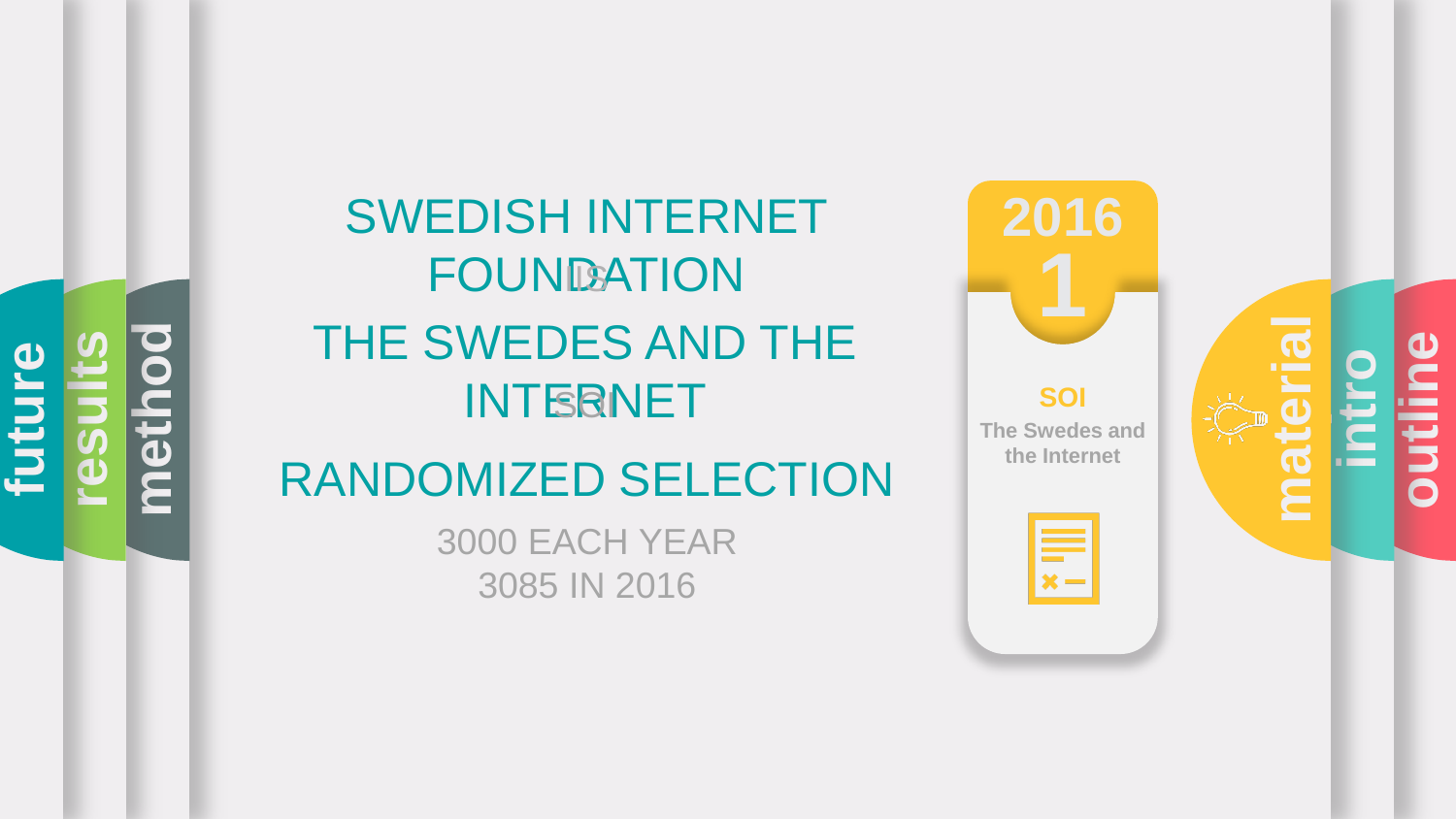## BINARY LOGISTIC REGRESSION



**outline intro method material**

OF TWO RESPONSE **OPTIONS** 

**future**

**results**

REGRESSION STRUGGLES WITH TO DEAL WITH

PARTICIPANTS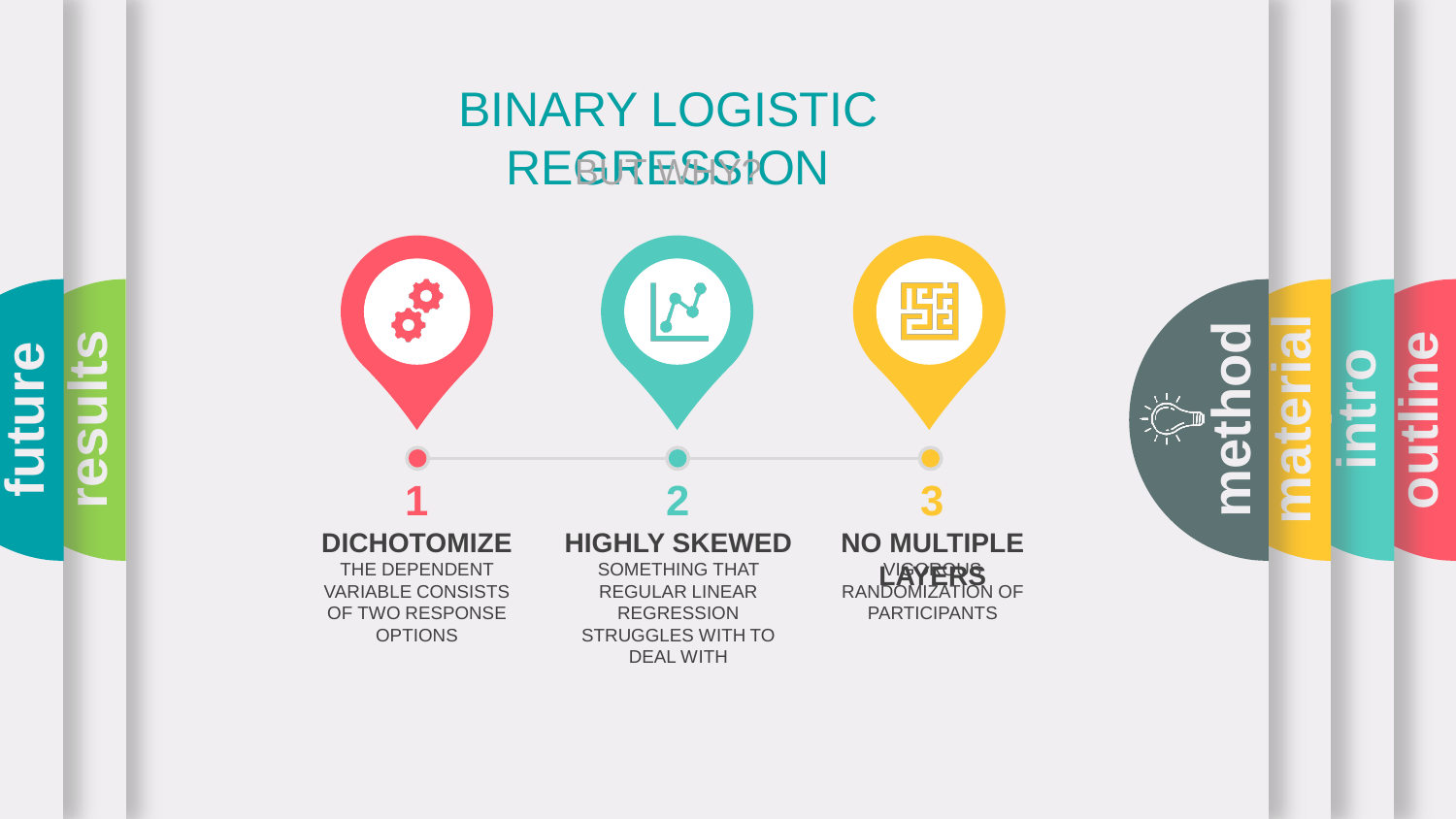## INTRODUCING THE FOCAAREABLOTSHIP



Software Piracy The dependent variable of my thesis. Based on self -reported tendencies for piracy.



Internet Activity The focal independent variable of my thesis. Core idea of RAT.



6

#### **Motivation**

Knowledge

Interest and activity outlook. Based on ones' self -reported activity of films and music at their computer.



Legal Alternatives regarding streaming services such as Netflix and Spotify.



Usual **Suspectables that are** common in similar studies; **Education**, **Sex**, **Age** and **Income** .

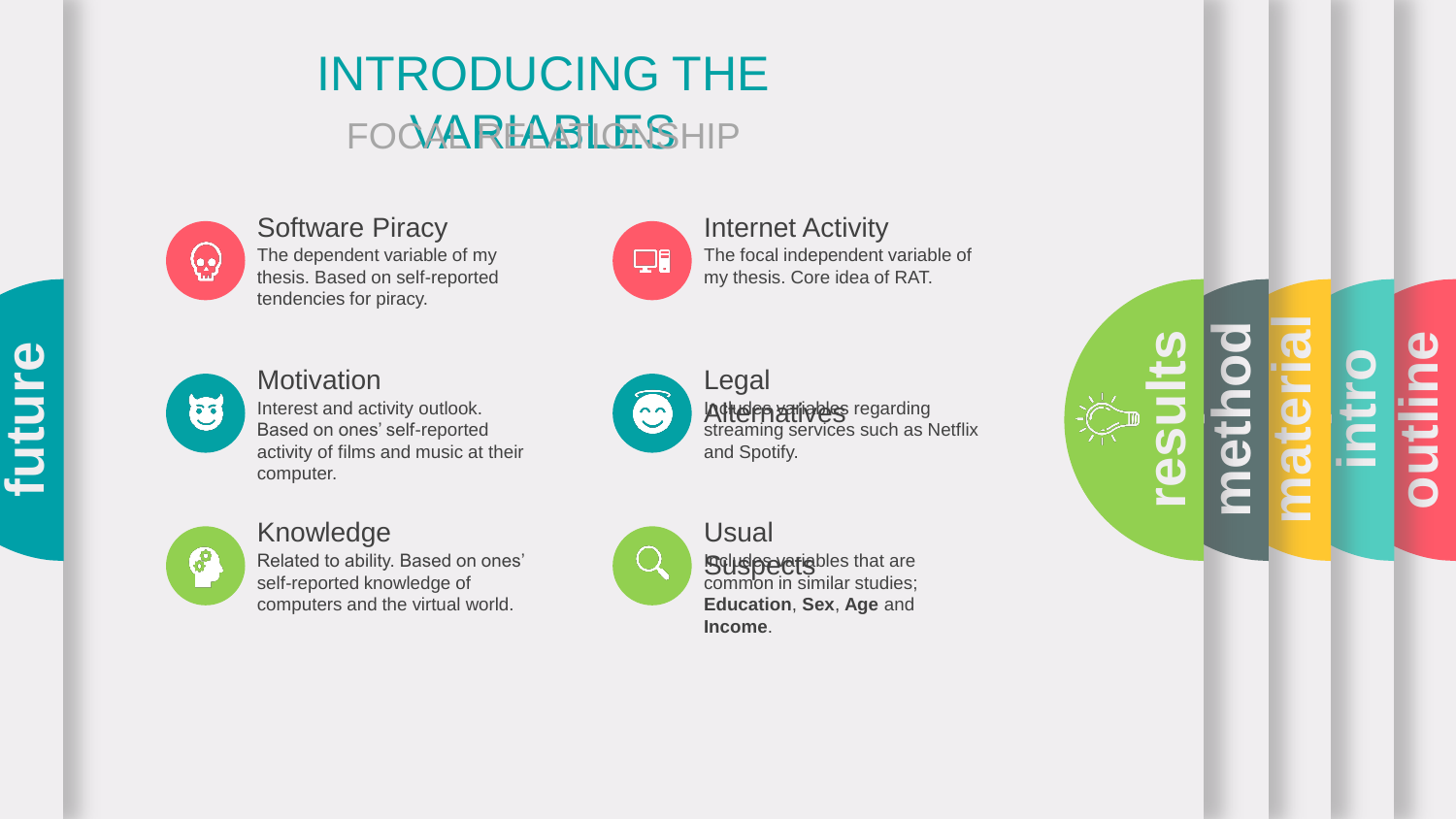| <b>Variable</b>                        | B<br>(S.E.)            | Exp(B) | 95% C.I. for Exp(B) |                                               |
|----------------------------------------|------------------------|--------|---------------------|-----------------------------------------------|
|                                        |                        |        | Lower               | Upper                                         |
| <b>Internet Activity</b>               | $0.391***$<br>(0.106)  | 1.478  | 1.201               | 1.820                                         |
| <b>Motivation Film</b>                 | $0.282***$<br>(0.046)  | 1.326  | 1.210               | 1.452                                         |
| <b>Motivation Music</b>                | 0.025<br>(0.041)       | 1.025  | 0.946               | 1.110                                         |
| <b>Legal Alternatives Music</b><br>(1) | $-0.048$<br>(0.134)    | 0.953  | 0.733               | 1.239                                         |
| <b>Legal Alternatives Film</b><br>(1)  | 0.009<br>(0.127)       | 1.009  | 0.787               | 1.294                                         |
| <b>Knowledge</b>                       | $0.691***$<br>(0.127)  | 1.995  | 1.637               | 2.431                                         |
| <b>Education</b>                       | $0.167**$<br>(0.053)   | 1.182  | 1.064               | 1.312                                         |
| <b>Sex (1)</b>                         | $-1.454***$<br>(0.133) | 0.234  | 0.180               | 0.303                                         |
| <b>Income</b>                          | $-0.116***$<br>(0.032) | 0.891  | 0.838               | 0.948                                         |
| Age                                    | $-0.037***$<br>(0.005) | 0.963  | 0.955               | 0.972                                         |
| <b>Constant</b>                        | $3.167***$<br>(0.578)  | 0.042  |                     |                                               |
|                                        |                        |        |                     | $\mathbb{R}$ $\mathbb{R}$ $\cap$ $\mathbb{R}$ |



N=2547

# **future**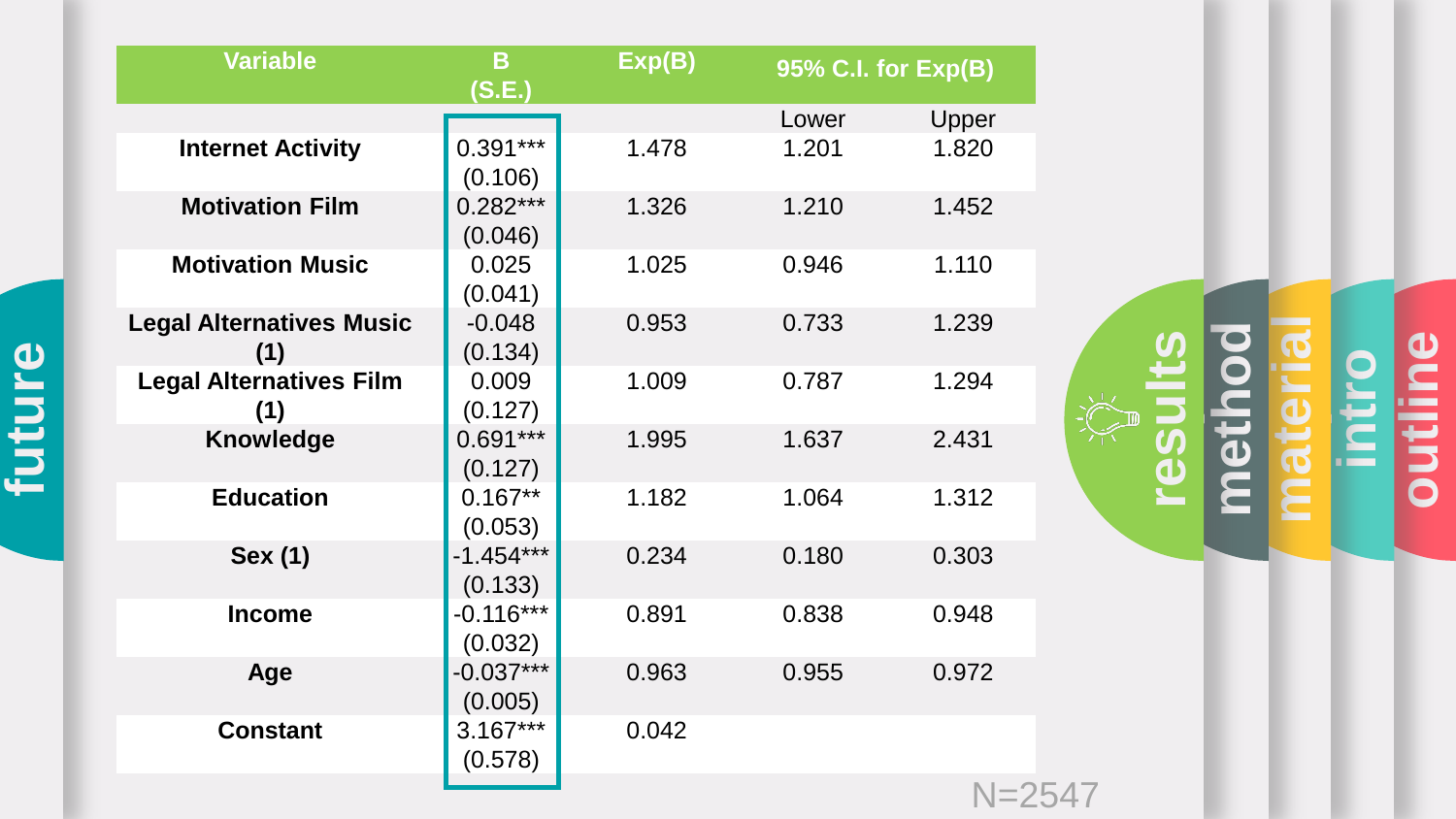## **P R O B A B I L I T I E S**

The three variables Internet activity, motivation film and knowledge is particularly impactful when determining ones' probability for piracy





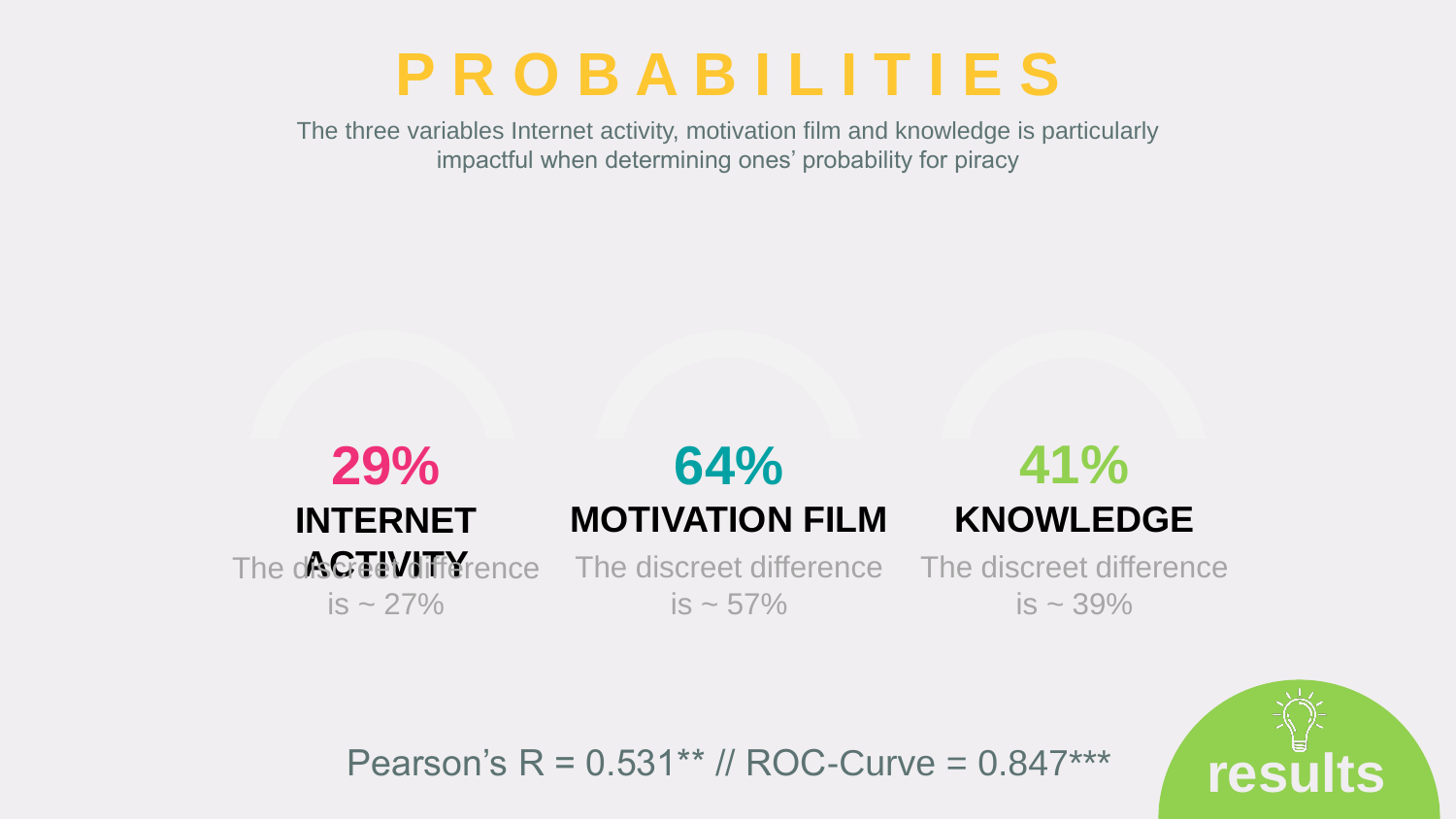| <b>Variable</b>                        | B<br>(S.E.)            | Exp(B) |       | 95% C.I. for Exp(B) |               |
|----------------------------------------|------------------------|--------|-------|---------------------|---------------|
|                                        |                        |        | Lower | Upper               |               |
| <b>Internet Activity</b>               | $0.364***$<br>(0.113)  | 1.438  | 1.152 | 1.795               |               |
| <b>Motivation Film</b>                 | 0.200<br>(0.041)       | 1.222  | 0.944 | 1.582               |               |
| <b>Motivation Music</b>                | 0.024<br>(0.041)       | 1.024  | 0.945 | 1.109               |               |
| <b>Legal Alternatives Music</b><br>(1) | $-0.047$<br>(0.134)    | 0.954  | 0.733 | 1.241               |               |
| <b>Legal Alternatives Film</b><br>(1)  | 0.011<br>(0.127)       | 1.011  | 0.788 | 1.298               |               |
| <b>Knowledge</b>                       | $0.619***$<br>(0.148)  | 1.857  | 1.390 | 2.480               | $\frac{1}{2}$ |
| <b>Education</b>                       | $0.169**$<br>(0.054)   | 1.184  | 1.066 | 1.315               |               |
| <b>Sex (1)</b>                         | $-1.456***$<br>(0.133) | 0.233  | 0.180 | 0.302               |               |
| <b>Income</b>                          | $-0.115***$<br>(0.032) | 0.891  | 0.838 | 0.948               |               |
| Age                                    | $-0.037***$<br>(0.005) | 0.963  | 0.955 | 0.972               |               |
| <b>Interaction</b>                     | 0.007<br>(0.011)       | 1.007  | 0.986 | 1.029               |               |
| <b>Constant</b>                        | $2.874***$<br>(0.721)  | 0.056  |       | $N = 2547$          |               |

**outline intro method material results**

**future**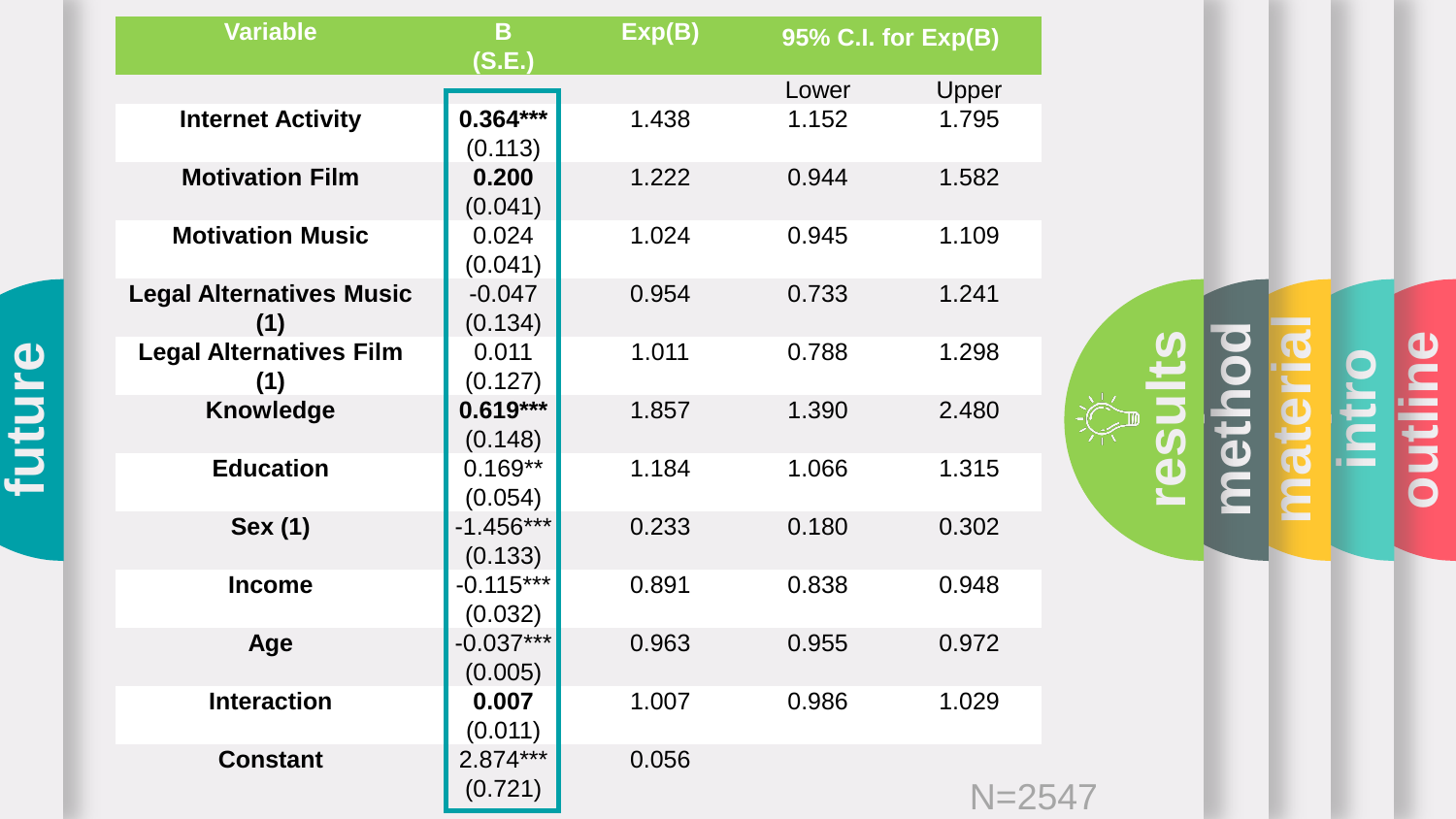## **HIGHLIGHTS**

THE TWO REGRESSIONS THE IMPACT OF KNOWLEDGE RAT IN BINARY WATERS

STUDY LIMITATIONS

MATERIAL

METHOD



 $\sum_{i=1}^{n}$ 

**outline**

**intro**

**method**

**material**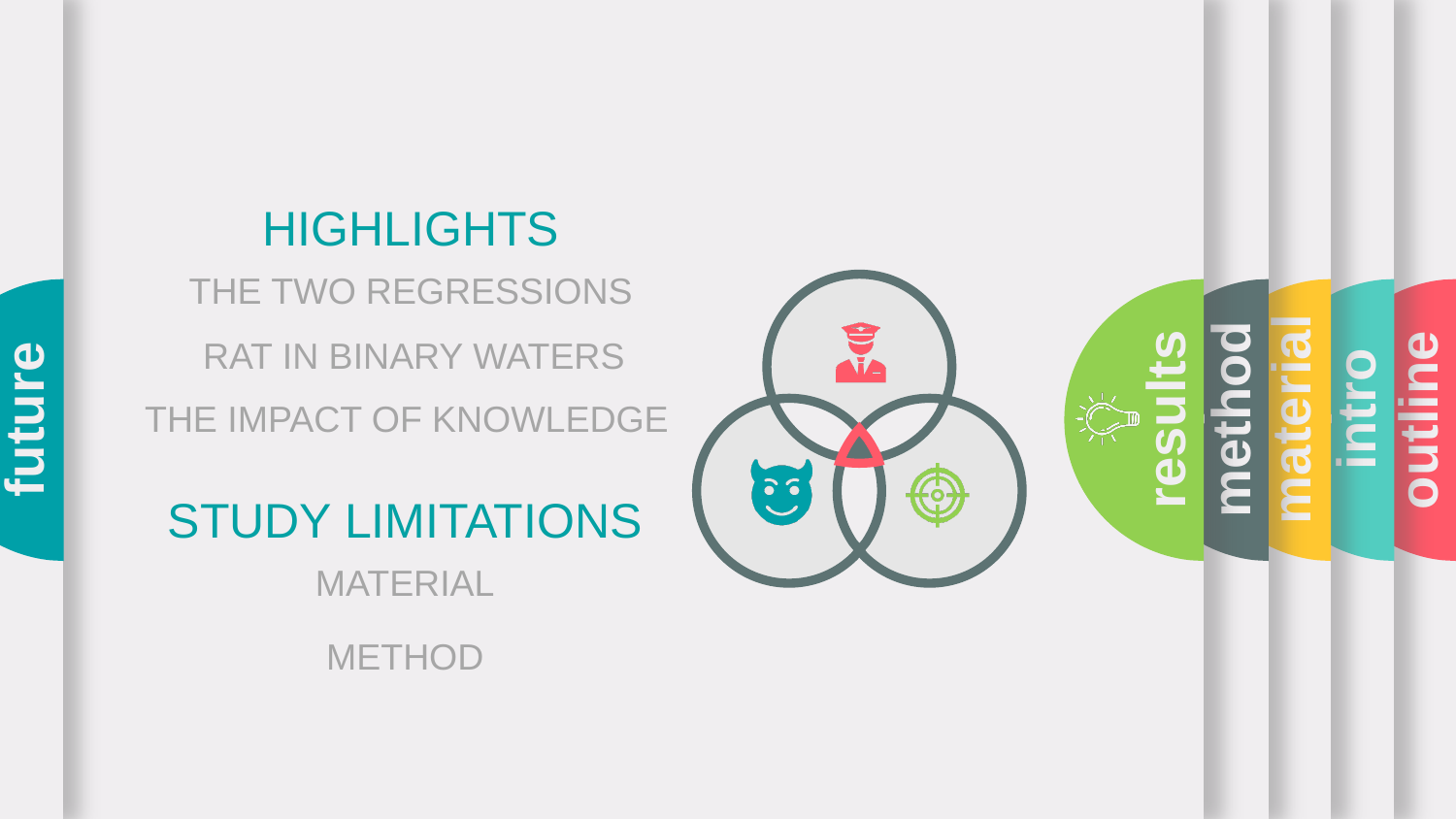# FUTURE RECOMMENDATIONS

RAT

KNOWLEDGE AND ABILITY

## CYBERCRIME IN THE FUTURE

INCREASED DIGITAL **DEPENDENCY**